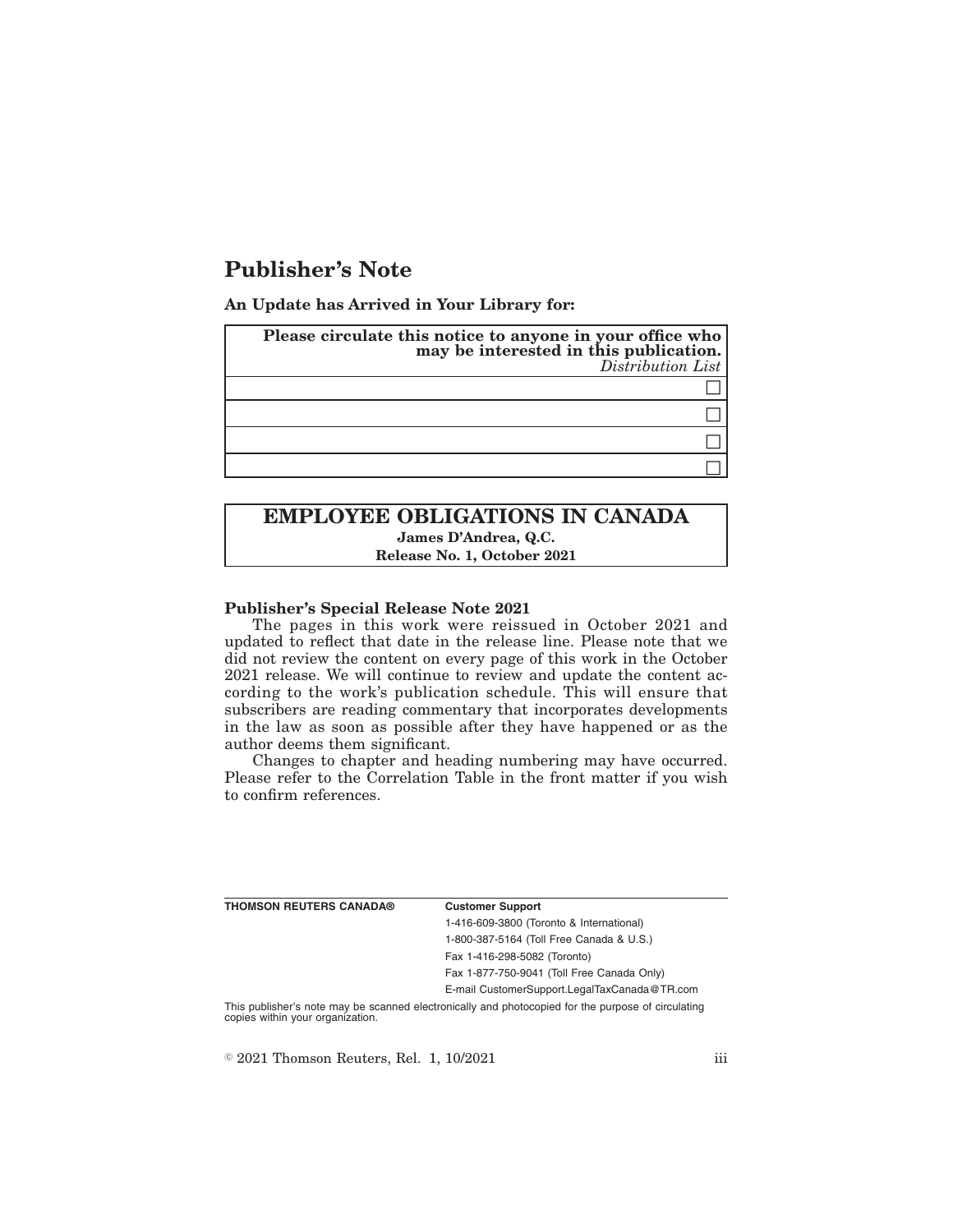Employee Obligations in Canada is the only resource to offer a complete commentary and analysis of the employee's obligations to the employer and of all the legal issues involved. The work sets out examples of how the courts have treated employers' claims against employees and the damages awarded in various actions, including actions for breach of fiduciary duties, breach of confidence and a failure to perform duties. Written by a noted employment lawyer, packed with practical strategies and updated on a regular basis, there's no better resource to help you advise your client on employee misconduct, dishonesty, disloyalty and everything in between.

#### **What's New in this Update**

This release features updates to Chapters 1 (Fiduciary Obligations), 3 (Duty to Follow Lawful Orders), 4 (Competency and Implied Duties of Skill and Care), 6 (Employees' Obligation to Provide Reasonable Notice), 8 (Duty to Provide Medical Information), 10 (Non-Competition Obligations), Selected Legal Literature and Words and Phrases.

#### **Case Highlights**

- Fiduciary Obligations Who Constitutes a Fiduciary? **—** Employee worked for employer for a long time and had excellent record with the company — At some point, company was sold to an individual person named Dwyer — Employee did not like working for new employer and so resigned and went to work for a supplier of the company — New company owner sued the former employee for, among other things, breach of his fiduciary duty — Action dismissed on this point — Employee had not been a fiduciary — While an important employee, defendant "did not have the authority to exercise any discretion or power over the conduct of Trimar's business affairs that would affect Trimar's legal or practical interests", (at para 88), which meant he was not a fiduciary: *Trimar Promotional Products Limited v. Milner*, 2021 NSSC 98.
- E **Duty to Follow Lawful Orders Canadian Jurisprudence —** Plaintiff former employee of the defendant employer had been terminated for cause after he had been found vaping in a restricted area on the employer's premises — Employer pointed to its company policies, which clearly restricted areas where smoking could occur on the premises, as justification for immediate termination — Employee claimed that although he was aware of, and observed, the company's policies with respect to smoking, he had been unaware that the policy had been updated to include vaping as well as smoking — Court concluded that company's failure to advise the employee of the policy amendment was to its own